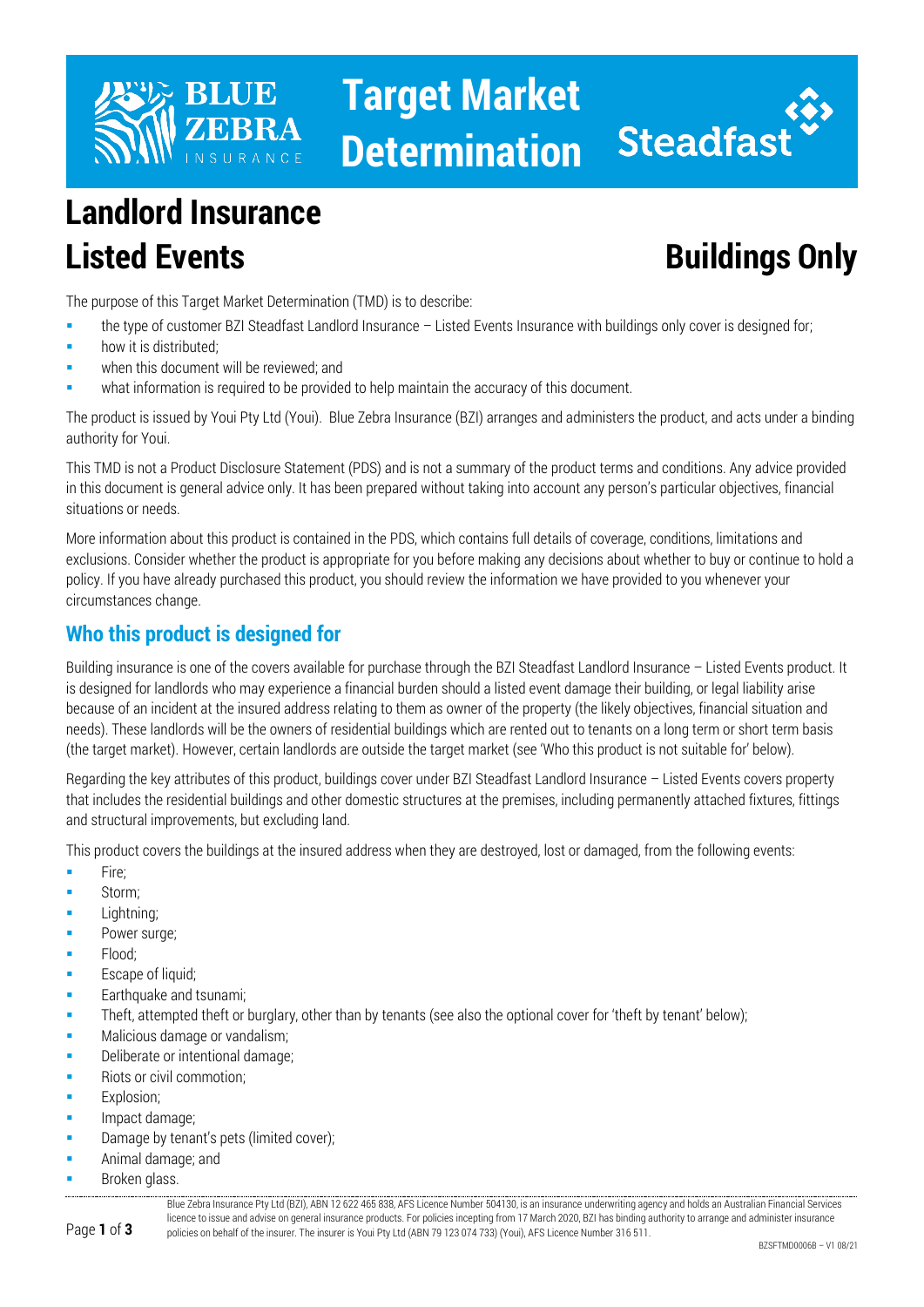



In addition to repairing or replacing the buildings when they are damaged, the product will also provide for additional benefits that cover things such as removal of debris, fees for architects and engineers, and locating the source of escaped liquid.

The product also provides some additional covers for situations such as when the landlord's keys have been stolen, or where there is electric motor burnout in certain buildings items.

Another key attribute of BZI Steadfast Landlord Insurance – Listed Events is cover for legal liability. This provides protection to the landlord if they become liable to pay for the death of or injury to unrelated people, or damage to their property, for incidents in relation to them owning the property at the insured address.

There are also some optional covers for purchase to meet more specific objectives, financial situation and needs of landlords. Where included on the policy, these covers are further key attributes of BZI Steadfast Landlord Insurance – Listed Events:

- (a) **Theft by tenant** designed for landlords who may experience a financial burden from the theft of buildings items by their tenant or a visitor of their tenant. Further, when there is a claim paid for theft by tenant this cover may provide an additional benefit for limited legal expenses that the landlord incurs when seeking to recover from the tenant (or their visitor).
- (b) **Loss of rent** designed for landlords who may experience a financial burden if the property becomes uninhabitable or untenantable and as a result they do not get rental income. For example if there is damage or destruction of the buildings at the insured address, or the tenants are unable to access the property due to damage or destruction at a nearby property.
- (c) **Rent default** designed for landlords who may experience a financial burden if their tenant stops paying the rent that is owed under a long term rental agreement, including if they vacate the property without giving the required notice and leaving unpaid rent, or stop paying rent and refuse to vacate the property.

All the above key attributes make BZI Steadfast Landlord Insurance – Listed Events cover likely to be consistent with the likely objectives, financial situation and needs of the target market because it provides cover, or the option to add cover, for events that may result in significant damage to the landlord's buildings, or loss of rental income from the property. The product provides coverage for the typical types of domestic structures that landlords expect to be considered part of the insured property. The product also provides coverage for legal liability arising because of incidents at the insured address that the landlord may be liable for given their ownership of the property.

#### **Who this product is not suitable for**

This product is not suitable for landlords whose buildings are:

- **Phonorly maintained and not in an occupiable, liveable condition;**
- part of a strata title;
- used as a hotel, motel or bed and breakfast accommodation;
- used as a boarding house or hostel.

#### **Distribution conditions**

BZI Steadfast Landlord Insurance – Listed Events can only be purchased through a Steadfast broker authorised by BZI. BZI has contractual arrangements with Steadfast brokers (including their Authorised Representatives) who are appropriately licensed to sell their products, and as part of their licensing these brokers have adequate training to provide this product to their customers. BZI has a range of supervision and monitoring procedures, and provides training and support regarding the process to follow for getting quotes for this product and administering the policies once purchased.

When completing a quote, the BZI processes include a number of questions that enable the collection of information that help to determine if the applicant is within the target market for this product, if we will insure them and their buildings, and for what premium and excess. The customer should always answer these questions accurately and check with their intermediary if they are not sure what a question means.

These conditions make it likely that BZI Steadfast Landlord Insurance – Listed Events will only be distributed to consumers within the target market for this product because the brokers have knowledge of the policy terms and conditions, and processes are designed to identify instances where a policy is not suitable for the applicant.